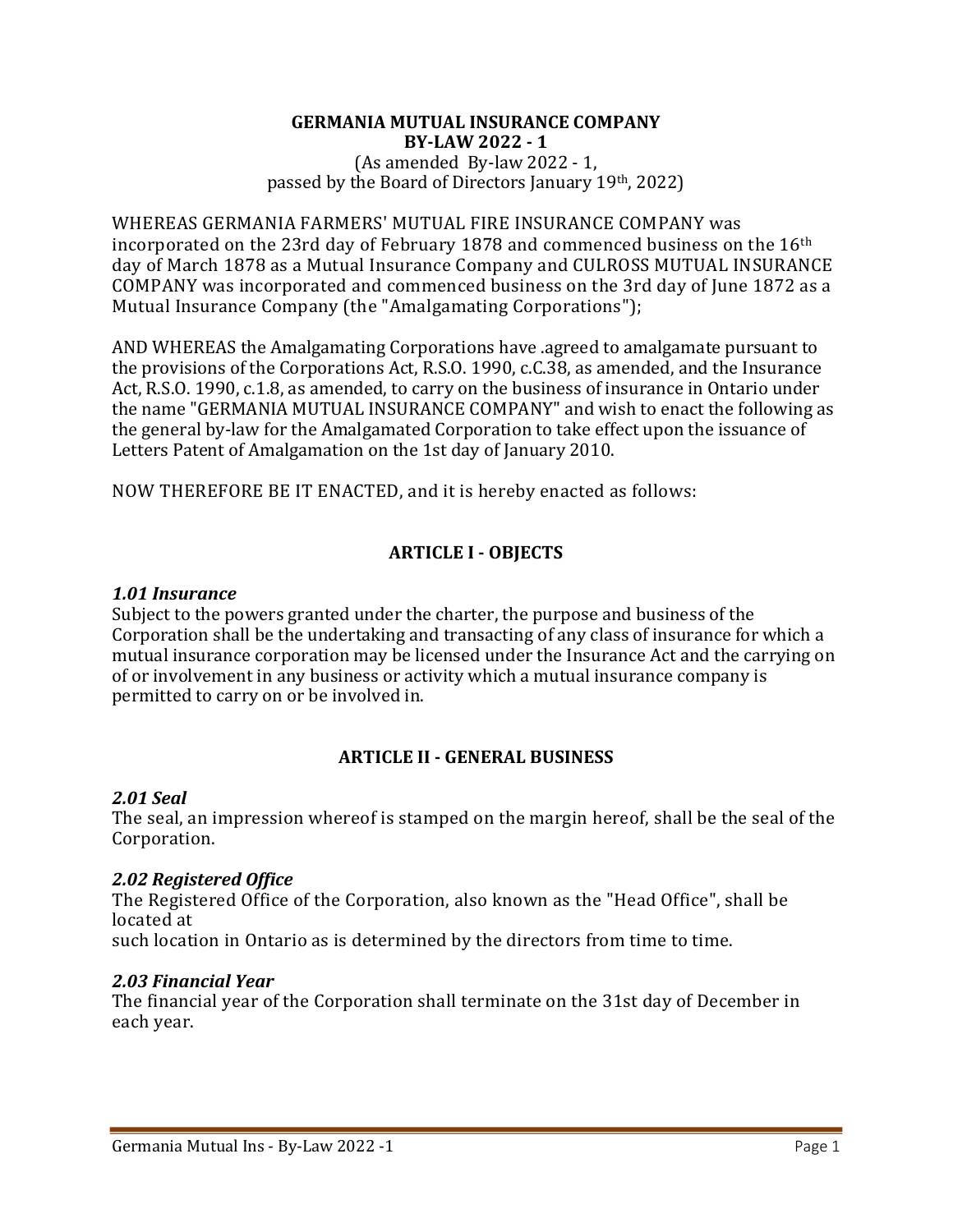## 2.04 Banks and Banking

- (a) The bank of the Corporation shall be such bank or financial institution as the Board of Directors may from time to time appoint.
- (b) All monies received by the Corporation shall be deposited forthwith in accounts in the name of the Corporation in such bank or banks.
- (c) Only persons designated or authorized by the Board of Directors may make deposits to or withdrawals from such accounts, subject to such limitations as may be imposed by the Board.
- (d) Subject to any applicable legislation, but without limiting the borrowing powers of the Corporation as set forth in the Corporations Act, the Directors of the Corporation may, from time to time:

(i) borrow money on the credit of the Corporation, without the authorization of the members; or,

(ii) issue, sell or pledge securities of the Corporation, without the authorization of the members; or

(iii) with the authorization of the members, charge, mortgage, hypothecate or pledge all or any of the real or personal property of the company, including book debts and unpaid calls, rights, powers, franchises and undertakings, to secure any securities or any money borrowed, or other debt, or any other obligation or liability of the Corporation.

# 2.05 Execution of Documents

Unless otherwise specified by the Board, the President is deemed the Signing Officer for the corporation, authorized to sign contracts or documents on behalf of the Corporation. When multiple signatures are required by the Board the President, and the Board Chair, or such other person or persons as are designated by the Board of Directors, are hereby authorized and shall have power to execute and deliver such contracts or documents on behalf of the Corporation, and to affix the corporate seal of the Corporation thereto if required.

# ARTICLE III - DIRECTORS

# 3.01 Powers, Quorum, Voting

The Board of Directors shall supervise the management of the business and affairs of the Corporation. A majority of the directors shall constitute a quorum for the transaction of business. A quorum must include at least one (1) director who is not affiliated with the Corporation. Not more than two-thirds (2/3) of the directors may be affiliated with the Corporation. At all meetings of directors, every question shall be decided by a majority of votes cast on the question and in the case of an equality of votes, the question fails. A director disagreeing with the majority at a meeting may have such dissent, and the reasons therefore, recorded. [Corporations Act, s.173(1), (2)]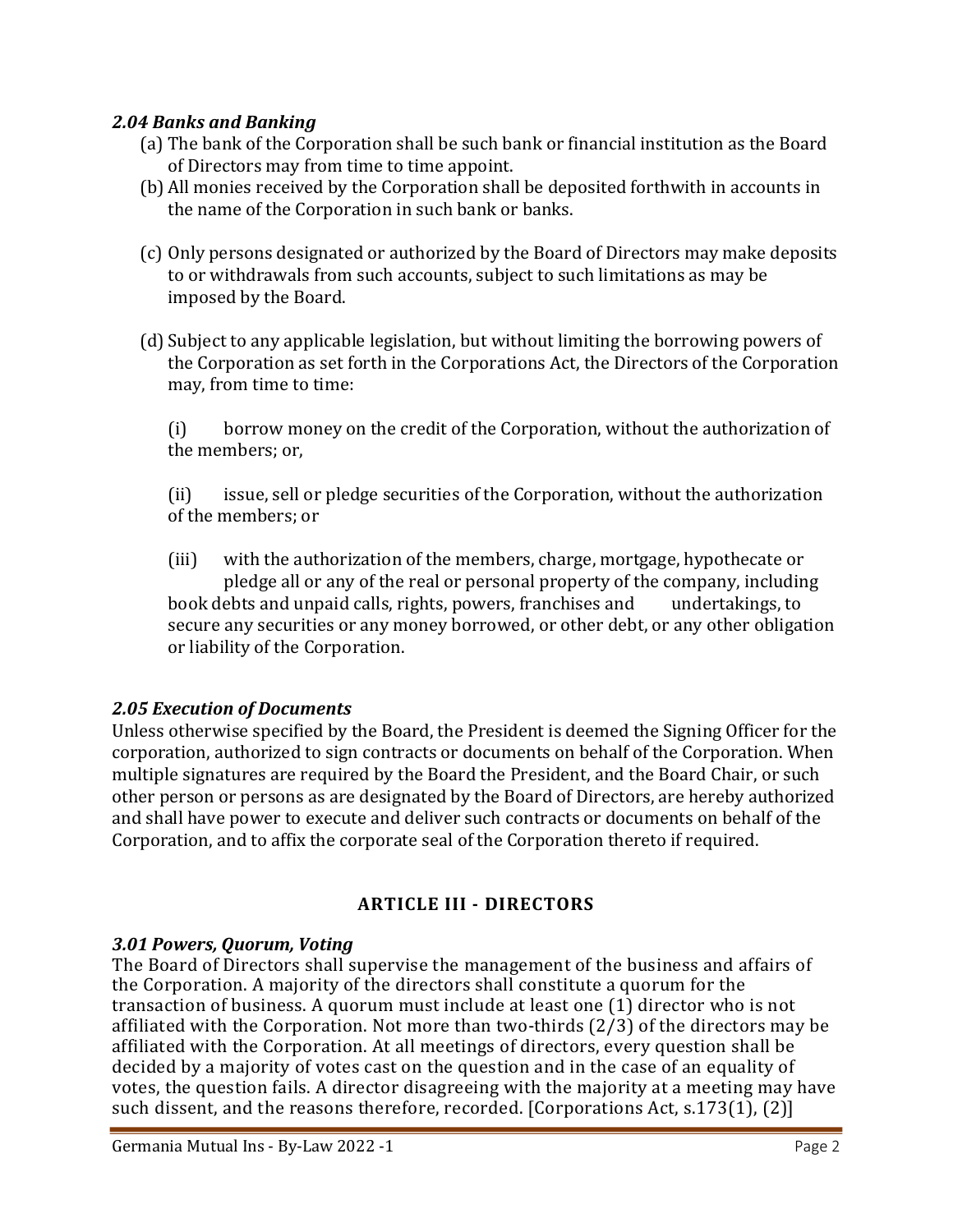## 3.02 Terms

Subject to any terms set out in the Letters Patent of Amalgamation, directors shall hold office for three (3) year terms unless elected or appointed to fill a vacancy in which case the term shall be the unfulfilled portion of the vacant office. [Corporations Act, s. 167, 168]

## 3.03 Qualifications

No person shall be eligible to become a director unless such person:

- (a) is a resident of the Province of Ontario;
- (b) is at least eighteen (18) years of age, but not more than seventy (70) years of age at the time of election to the board, and has not served as a director for 15 or more years;
- (c) is not of unsound mind;
- (d) is not bankrupt;
- (e) is not an agent or employee of the Corporation or the Corporation's bankers and has not been an agent or employee of the Corporation in the 3 years prior to becoming a director;
- (f) is not a director, officer or shareholder of an incorporated Insurance Brokerage or Insurance Agency associated with the Corporation which does not offer its shares for sale to the public, or any employee or agent of such Insurance Brokerage or Insurance Agency business associated with the Corporation;
- (g) is not a director or officer of another Insurance Company which competes with or sells the same or similar insurance products as the Corporation; and
- (h) is not a spouse, child, parent or sibling of any of the persons identified in subsections (e) through (g) inclusive.

Upon a director ceasing to have the foregoing qualifications , such director shall thereupon cease to be a director; provided that a director who attains the age of seventy (70) years or 15 years of service as a director during a term of office may serve for the remainder of that term .

A director need not be a member of the Corporation at the time of their election or appointment as a director provided they consent in writing to being a director, and provided they become a member of the Corporation within 30 months of being elected or appointed as a director; and provided always that a majority of the directors are members of the Corporation.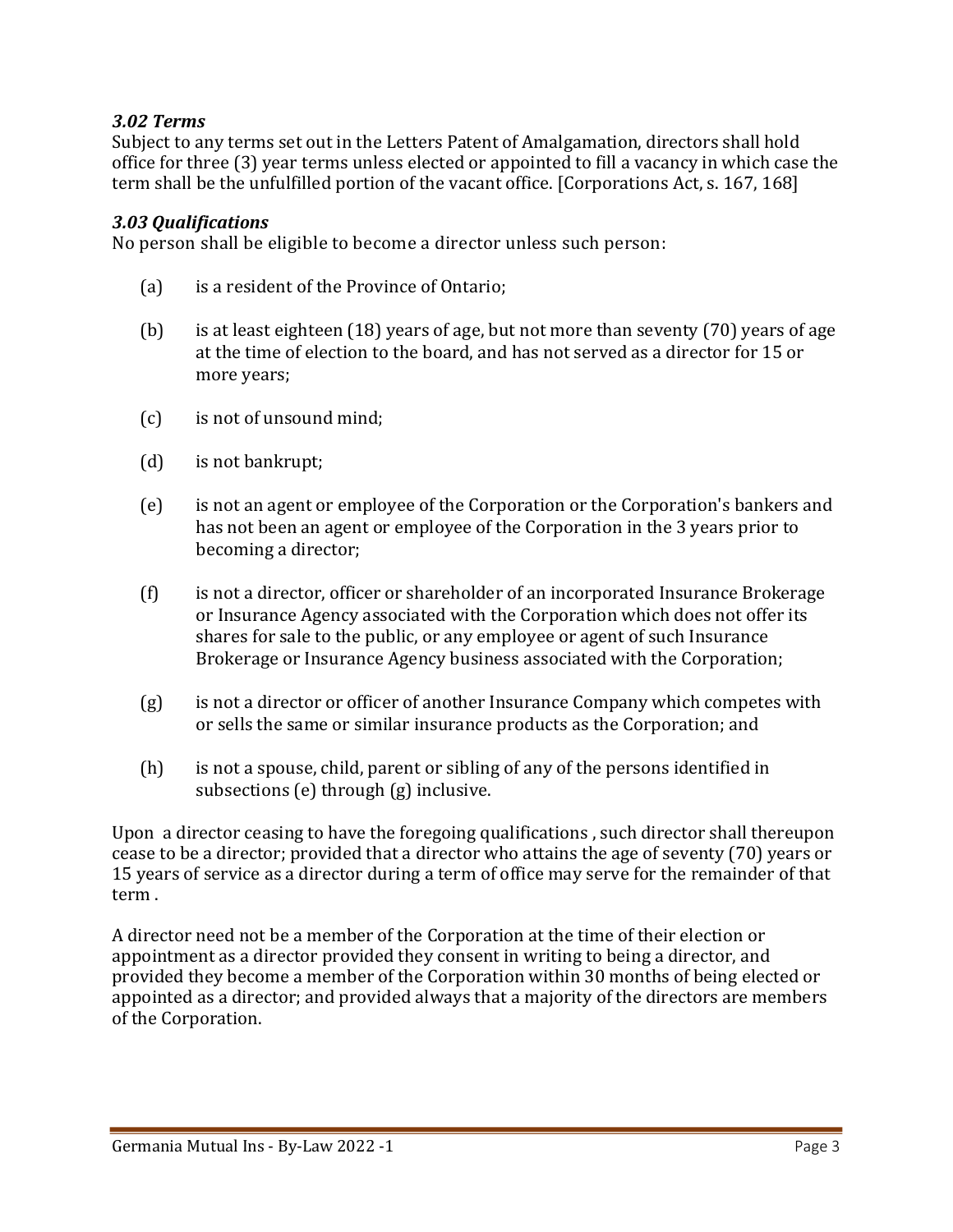# 3.04 Where Member is a Partnership

Where a partnership has the qualifications that would qualify an individual to be a director of the Corporation, one partner of the partnership is eligible to be a director of the Corporation. [Corporations Act, s. 164(4)]

## 3.05 Where Member is a Corporation

The president or a director of a member corporation that has the qualifications that would qualify any individual to be a director is eligible to be a director of the Corporation. [Corporations Act, s. 164(3)]

## 3.06 Nomination

Any person wishing to seek election or re-election as a director shall comply with the nomination and selection process set out in the Corporation's "Director Nomination Policy"

## 3.07 Number

The Board of Directors shall be composed of nine (9), directors. The number of directors may be changed in accordance with the Act.

## 3.08 Retirement

One-third (1/3) of the directors shall retire annually in rotation. [Corporations Act, s. 167]

## 3.09 Election

- (a) At every annual general meeting, one-third (1/3) of the total number of directors shall be elected for a period of three (3) years to fill the places of the retiring directors. [Corporations Act, s. 168]
- (b) The election shall be by ballot. Corporations Act, s.171(2)]
- (c) The election of directors shall be held and made by such members as attend for that purpose in person, or in the case of a corporation or partnership, by a director, officer, shareholder or partner authorized in writing to represent it. [Corporations Act, s.171 (1)]
- (d) Subject to the provisions of paragraph 6.10(c) below, for the purpose of clarifying who may cast a vote, the following rules apply:
	- (i) if the member is an individual, that individual may vote;
	- (ii) where more than one member is named on a policy, the right to vote belongs to the one first named on the policy if present, or, if not present, to the one who stands second, and so on;
	- (iii) where the member is a trustee board, any member of the board or its secretary duly authorized in writing may vote on its behalf;
	- (iv) where the member is a corporation, any director, officer or shareholder authorized in writing may vote on its behalf; and
	- (v) where the member is a partnership, any partner duly authorized in writing may vote on its behalf, subject to paragraph 3.09(e)(iii) below. [Corporations Act, s.162(2), (3)]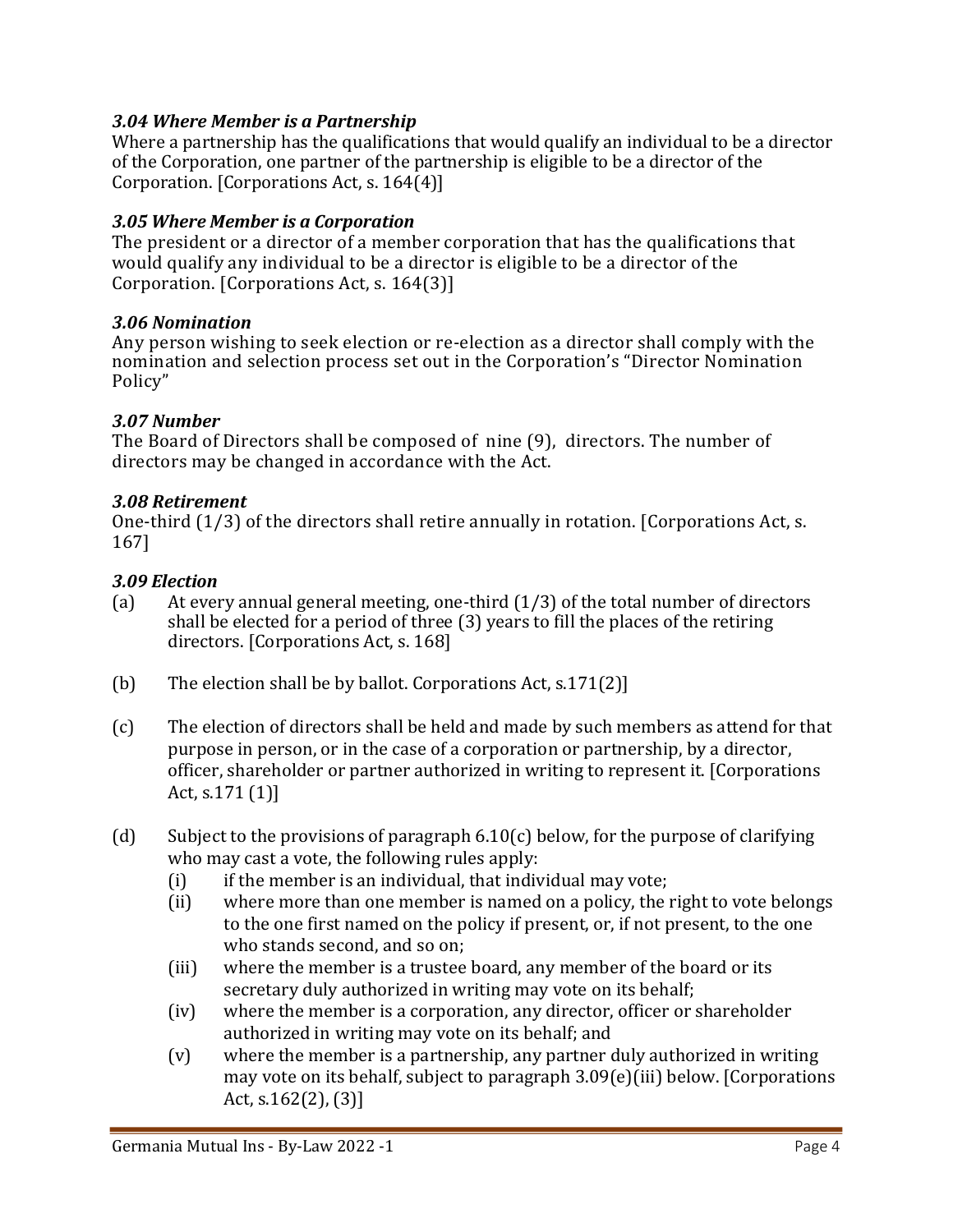- (e) Notwithstanding the rules set out in paragraph 3.09(d) above no member is entitled to more than one vote;
- (f) If two or more candidates have an equal number of votes so that less than the whole number to be elected appears to have been chosen directors by a majority of votes, the members present shall proceed by ballot until it is determined which of the candidates so having an equal number of votes shall be the director or directors. [Corporations Act, s. 171 (3)]

# 3.10 Delay

If an election of directors is not made on the day on which it ought to have been made, the Corporation shall not for that cause be dissolved, but the election may be held on a subsequent day at a meeting to be called by directors and in such case the directors then in office shall continue to hold office until their successors are elected. [Corporations Act, s. 160]

# 3.11 Vacancies

If a vacancy occurs among the directors during the term for which they have been elected, by death, resignation, ceasing to have the prescribed qualifications or by absence without previous leave of the directors from three successive regular meetings which shall ipso facto create such vacancy, the vacancy, in the case of a required board of six (6) directors shall be filled, and in the case of a larger board, the vacancy may be filled, until the next annual general meeting by any person duly qualified, chosen by a majority of the remaining directors as soon as may be after the vacancy occurs, and at the next Annual or General Meeting, the vacancy shall be filled for the portion of the term still unexpired. [Corporations Act, s. 172]

# 3.12 Meetings

All meetings of the directors shall be held at such place as the Board of Directors determines from time to time or at the Head Office of the Corporation. Regular meetings of the directors shall be held, the first meeting to be held immediately after the annual general meeting, and the others to be held as determined by the Board from time to time. A special meeting of the directors may be called at any time by the Board Chair, the Board Vice-Chair or the President or by any three directors, on not less than fortyeight (48) hours' notice to all directors which notice may be given as follows:

- (a) by telephone to the home or office of a board member wherein a message is taken either by a person or an answering machine;
- (b) by electronic notice to a home or office electronic number or address provided by the board member; or
- (c) by delivering a notice in person to the board member.

# 3.13 Remuneration

The remuneration to be paid to the Directors of the Corporation shall be such amount as the Board of Directors may from time to time determine. Amendments or changes to Board of Directors remuneration shall be disclosed to the membership at the subsequent Annual or Special General Meeting of the Corporation. [Corporations Act, s. 166]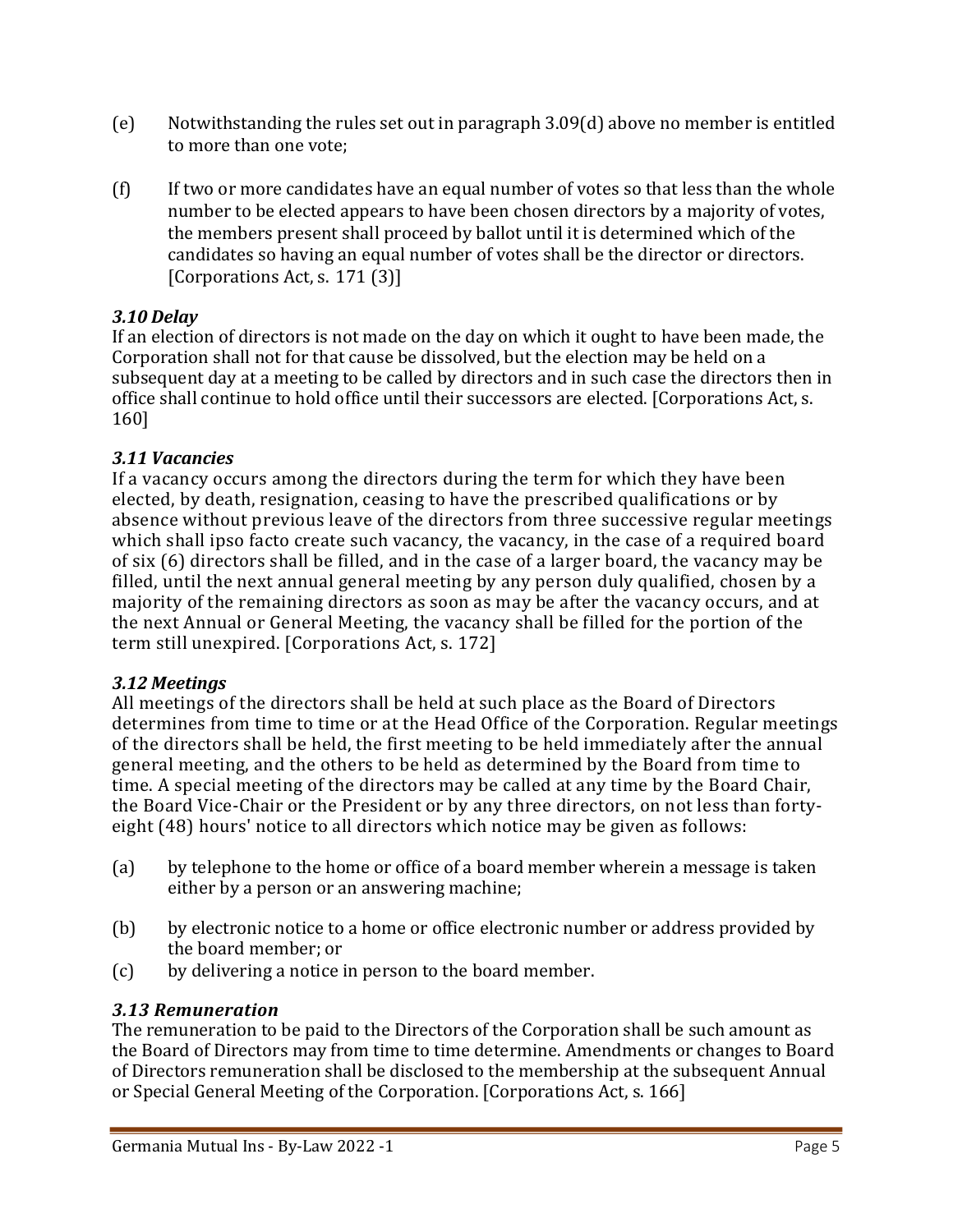# 3.14 Declaration of Interest

Every director who has an interest in any matter coming before the Board of Directors shall declare such interest before such matter is dealt with, shall not participate in any manner with respect to the matter and shall, if the presiding officer determines, leave the room while such matter is being considered. [Corporations Act, s. 71]

## 3.15 Standard of Care

Every director of the Corporation in exercising the powers and discharging the duties of a director, shall act honestly and in good faith with a view to the best interests of the Corporation and shall exercise the care, diligence and skill that a reasonably prudent person would exercise in comparable circumstances. The Board may require its member directors to adhere to a code of conduct and sign a confidentiality agreement in such form as the Board directs from time to time.

## 3.16 Indemnity of Directors and Officers

- (a) The Corporation shall indemnify the directors and officers of the Corporation, the former directors and officers of the Corporation, and anyone acting at the Corporation's request as a director or officer of a corporation of which the Corporation is a shareholder or member, and their heirs and legal personal representatives, against all costs, charges and expenses, including an amount paid to settle an action or satisfy a judgment, reasonably incurred by them in respect of any civil, criminal or administrative action or proceeding to which they are made a party by reason of being or having been a director or officer of the Corporation and, with the approval of the Court, in respect of an action by or on behalf of the Corporation to procure a judgment in its favour to which they are made a party by reason of being or having been a director or officer of the Corporation, against all costs, charges and expenses reasonably incurred by them in connection with such action provided that they acted honestly and in good faith with a view to the best interests of the Corporation; and in the case of a criminal or administrative action or proceeding that is enforced by a monetary penalty, they had reasonable grounds for believing that their conduct was lawful.
- (b) The Corporation shall indemnify and save harmless out of the funds of the Corporation every director and officer of the Corporation, and his or her heirs, executors and administrators, and estate and effects, respectively, from and against:
	- (i) all costs, charges and expenses whatsoever that he, she or it sustains or incurs in or about any action, suit or proceeding that is brought, commenced or prosecuted against him, her or-it, for or in respect of any act, deed, matter or thing whatsoever, made, done or permitted by him, her or it, in or about the execution of the duties of his, her or its office; and
	- (ii) all other costs, charges and expenses that he, she or it sustains or incurs in or about or in relation to the affairs thereof, except such costs, charges or expenses as are occasioned by his, her or its own willful neglect or default. [Corporations Act, s. 80]
- (c) Insurance. Subject to the limitations contained in applicable legislation, the Corporation may purchase and maintain such insurance for the benefit of its Directors and officers as such, as the board may from time to time determine.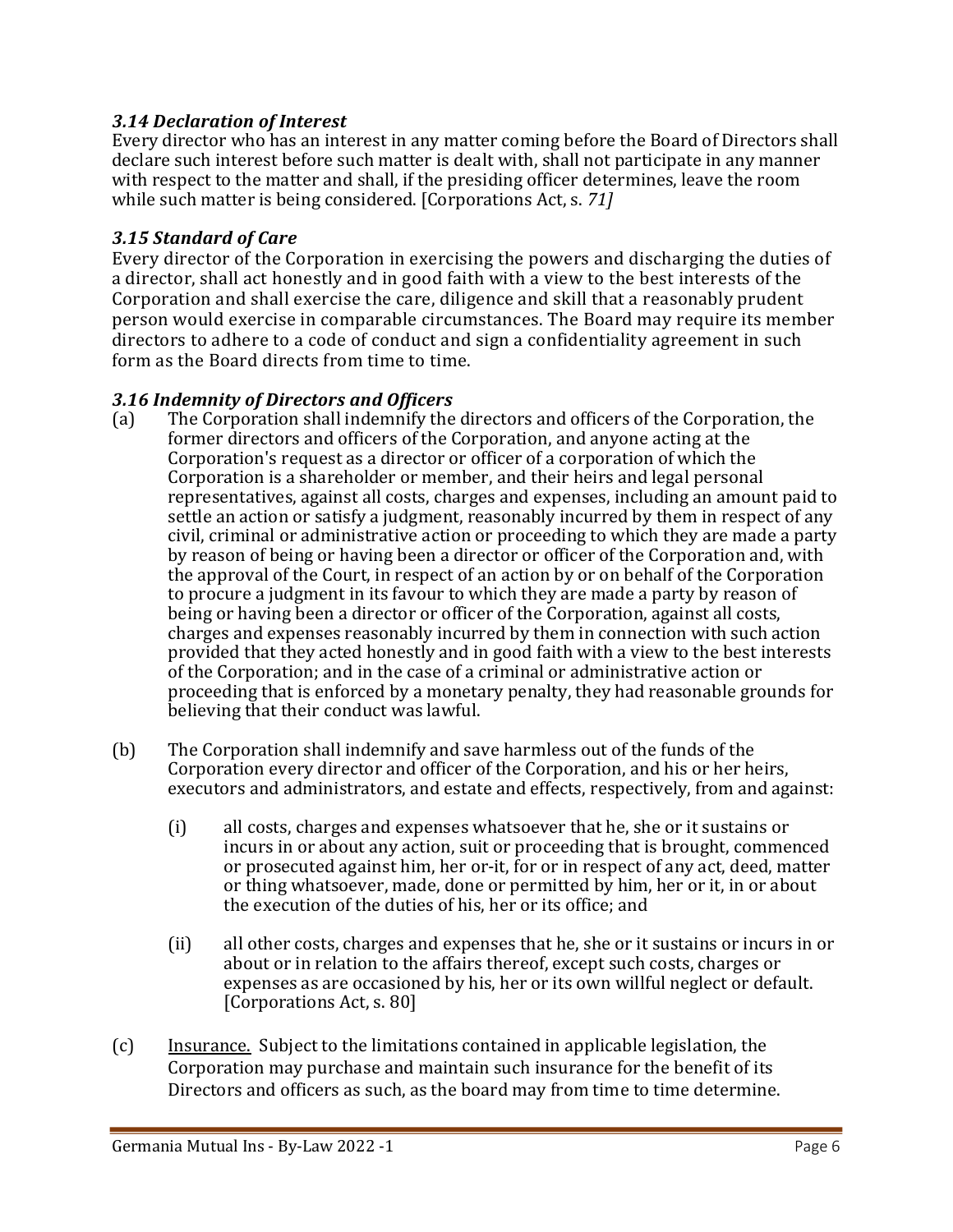## 3.17 Executive Committee

So long as there are 9 or more directors, the Board may establish an Executive Committee, consisting of no less than three directors. If established, the Committee shall meet at the call of the Chair to advise and assist the President in dealing with emergency business during the intervals between meetings of the Directors or to deal with other routine business in accordance with instructions of the Directors. A majority of the members of the Committee shall constitute quorum for meetings of the Committee.

## 3.18 Minutes

Minutes of all meetings of the Board of Directors and of the Committees thereof shall be recorded under the direction of the Secretary. Such minutes shall be open for inspection by any director at any time during regular business hours at the head office of the Corporation.

## 3.19 Other Board Committees

The Board shall establish an Audit Review Committee, a Conduct Review Committee, and a Committee to monitor the application of procedures established by the Board for identifying potential conflicts of interest and resolving conflicts of interest that may arise, and such other Committees as may be required by the Corporations Act or the Insurance Act the terms of reference which shall be as mandated by the Acts and as determined by the Board. Such Committees shall meet at the call of the Chair of the Corporation or the chair of the Committees.

The Board may establish such other Committees of the Board as the Board deems necessary from time to time including, without limiting the generality of the foregoing: Governance, Nomination and Investment Committees, and the Board may set out the terms of reference and procedures for such Committees. In the absence of specific procedures, such Committees shall observe procedures similar to the Executive Committee.

## ARTICLE IV - OFFICERS

## 4.01 President

The President shall be appointed by the Board of Directors. The term of employment and remuneration of the President shall be settled from time to time by the Board of Directors. The President shall be the Chief Executive Officer of the Corporation and shall be accountable to the Board of Directors for the day to day business and affairs of the Corporation. The President shall attend all meetings of the Board of Directors subject to the right of the Board to exclude the President from any part of or all of a meeting, meetings of the Committees of the Board if requested by the Chair of the Committee, and meetings of the members.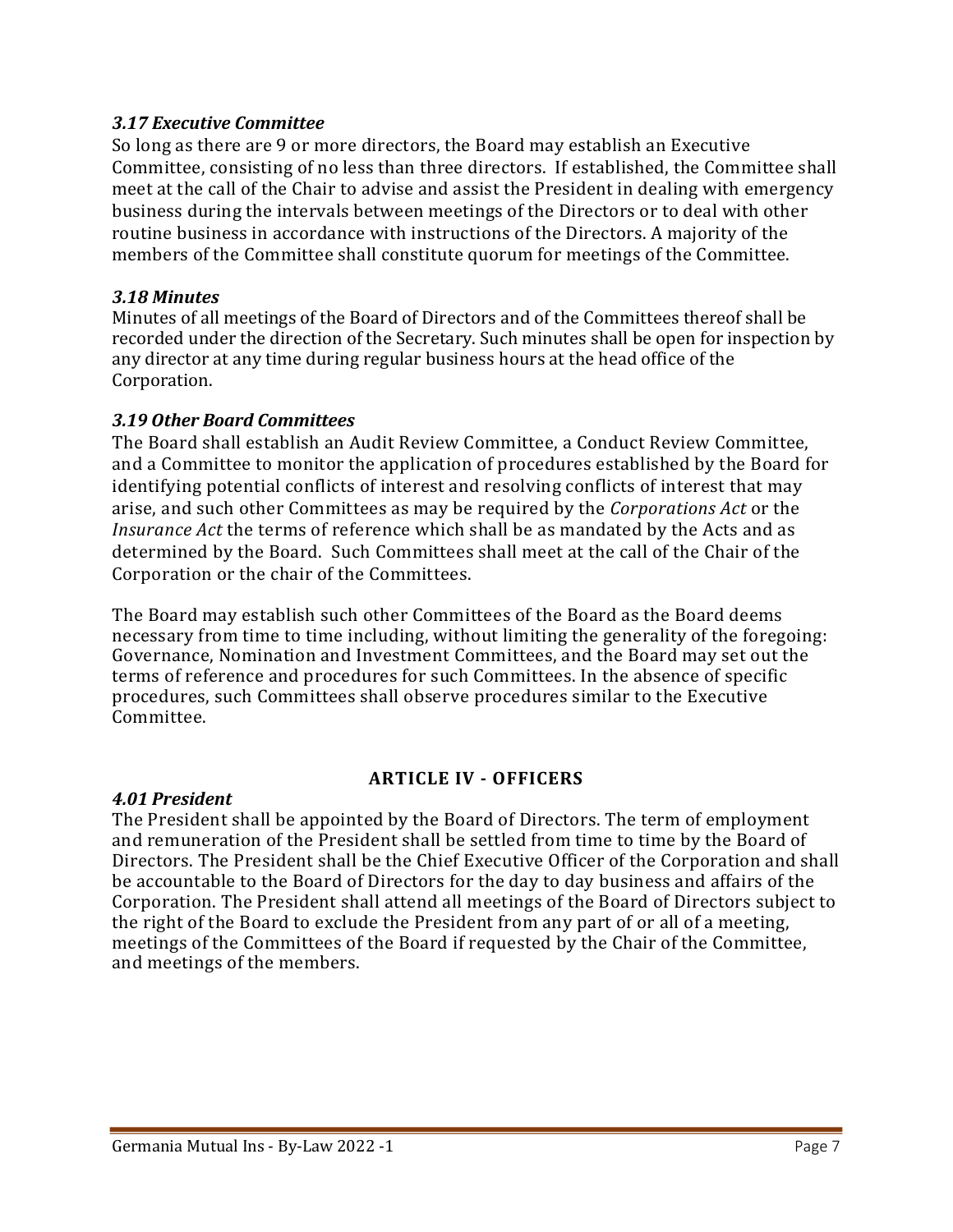## 4.02 Board Chair, Board Vice-Chair, Secretary and Treasurer

- (a) The directors shall at their first meeting held after every annual general meeting of the Corporation, appoint from among themselves a Secretary, who may but need not be a director or an employee of the Corporation; and elect from among themselves a Board Chair and Vice-Chair. The Secretary shall preside at such elections.
- (b) The Board Chair and Vice-Chair so elected and appointed shall hold office for a term of one (1) year, or until their successors are elected or appointed.
- (c) The Board Chair shall preside at all meetings of the Board of Directors, the Executive Committee of the Board of Directors if there is one, and meetings of the members, and shall perform such other duties as may pertain to the office of Board Chair. In the absence of the Board Chair, the Board Vice-Chair shall perform the duties of the Board Chair. In the absence of the Board Chair and the Board Vice-Chair, the directors or members shall elect a presiding director.
- (d) The Secretary shall record or cause to be recorded minutes of meetings of the Board, the Committees of the Board, and the members, maintain or cause to be maintained all such minutes, ensure notices for all such meetings are given in accordance with the By-laws of the Corporation, and be in charge of the custody of all books and records of the Corporation . The Secretary shall perform such other duties as may from time to time be determined by the Board of Directors.
- (e) The directors shall appoint a Treasurer, who need not be a director, to whose duties include ensuring full and accurate books of account of all transactions of the Corporation and kept, to report regularly to the Board of Directors the financial position of the Corporation and to perform such other duties as may from time to time be determined by the Board of Directors and / or the President.
- (f) Save and except for the Board Chair, a person may be appointed to more than one Office.

## 4.03 Remuneration

In addition to any directors' remuneration to which they are entitled, the Board Chair and the Board Vice-Chair may be paid a fee determined in accordance with the procedures set out in paragraph 3.13. [Corporations Act, s. 166]

## 4.04 Other Officers

The Board of Directors shall appoint such other officers as it deems necessary from time to time and upon such terms as it sees fit and, without limiting the generality of the foregoing, may include Assistants to any other office referred to in this Article IV or created under this paragraph 4.04.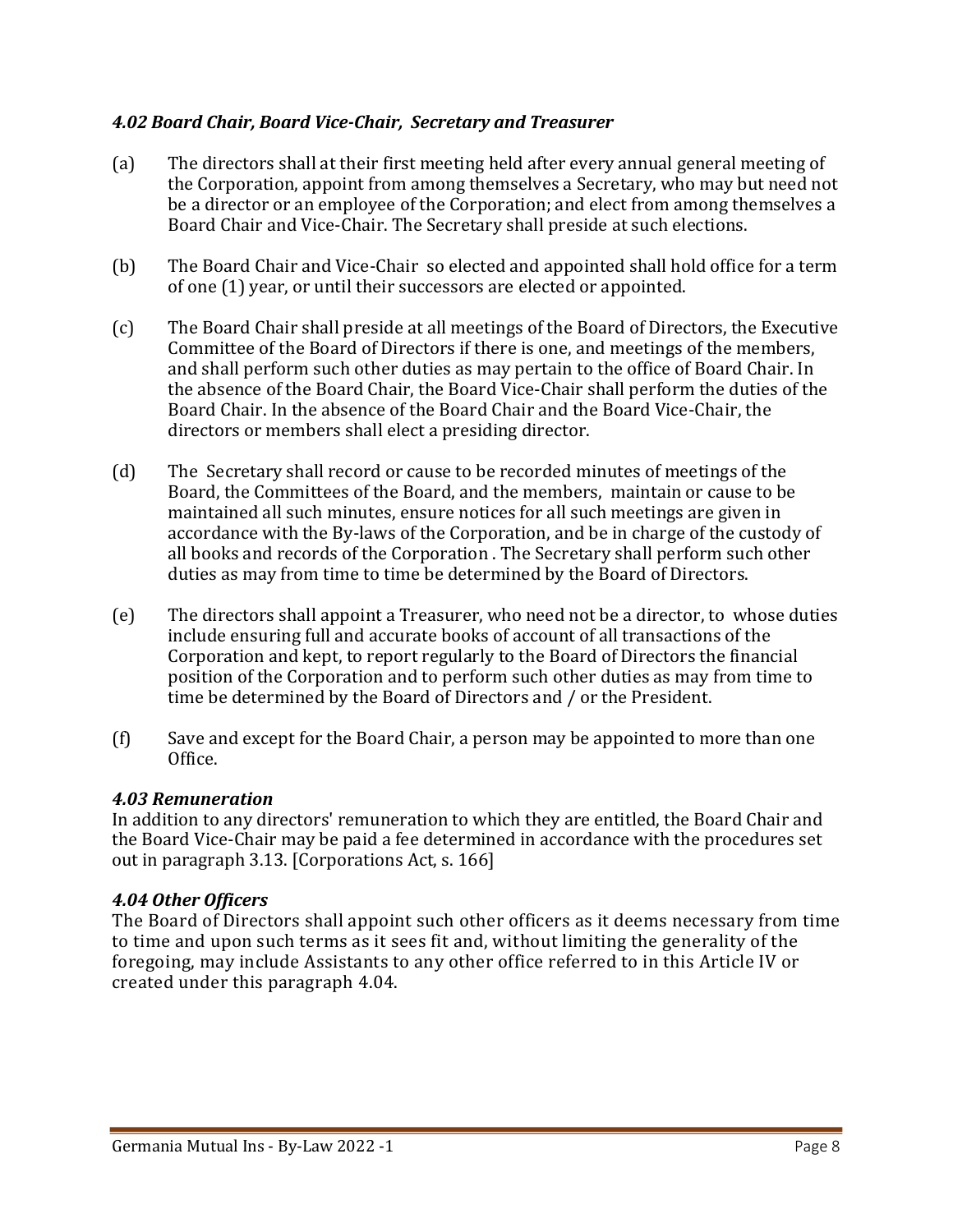## 4.05 Bond

Every officer or person appointed or elected to any office concerning the receipt or proper application of money shall furnish security for the just and faithful execution of the duties of that office at the highest level required according to the bylaws or rules of the Corporation or the Corporations Act, as determined by the Board of Directors or as required by the Superintendent of Financial Institutions, and any person entrusted with the performance of any other service may be required to furnish similar security, and security so furnished and then subsisting shall be produced to the auditors at the annual audit. [Corporations Act, s.174]

## ARTICLE V - AGENTS/BROKERS

## 5.01 Appointment

- (a) The President shall appoint such agents and brokers as are necessary or desirable and upon such terms and conditions as the President sees fit, subject to any specific Board directions, provided that any person so appointed shall be duly qualified and licensed.
- (b) The President may confer specific authority for the performance of such acts as may be required from agents and brokers. The President may from time to time cancel such appointments or alter or vary the terms and conditions thereof.
- (c) The agents and brokers shall report to the President with respect to the business of the Corporation being carried out by the agents in accordance with their authority as prescribed by the Board of Directors from time to time.

# ARTICLE VI - MEMBERS

#### 6.01 Membership

A person, trustee board, partnership or corporation, insured under a policy issued by the Corporation shall, from the date upon which the insurance becomes effective, be deemed a member of the Corporation so long as such insurance remains in force, and shall cease to be a member when such insurance is terminated or expires. [Corporations Act, s.158(1)]

#### 6.02 Liability

No member shall be liable in respect of any claim or demand against the Corporation beyond the amount unpaid on the member's premium.

#### 6.03 Withdrawal

A member may, with the consent of the directors, withdraw from the Corporation upon such terms as the directors may lawfully prescribe, subject to the provisions of the Insurance Act. [Corporations Act, s. 158(3)]

## 6.04 Annual General Meeting

The Annual meeting of the Members for the election of Directors and the transaction of other business shall be held on such date and at such time and place as the Directors may determine in accordance with the Corporations Act.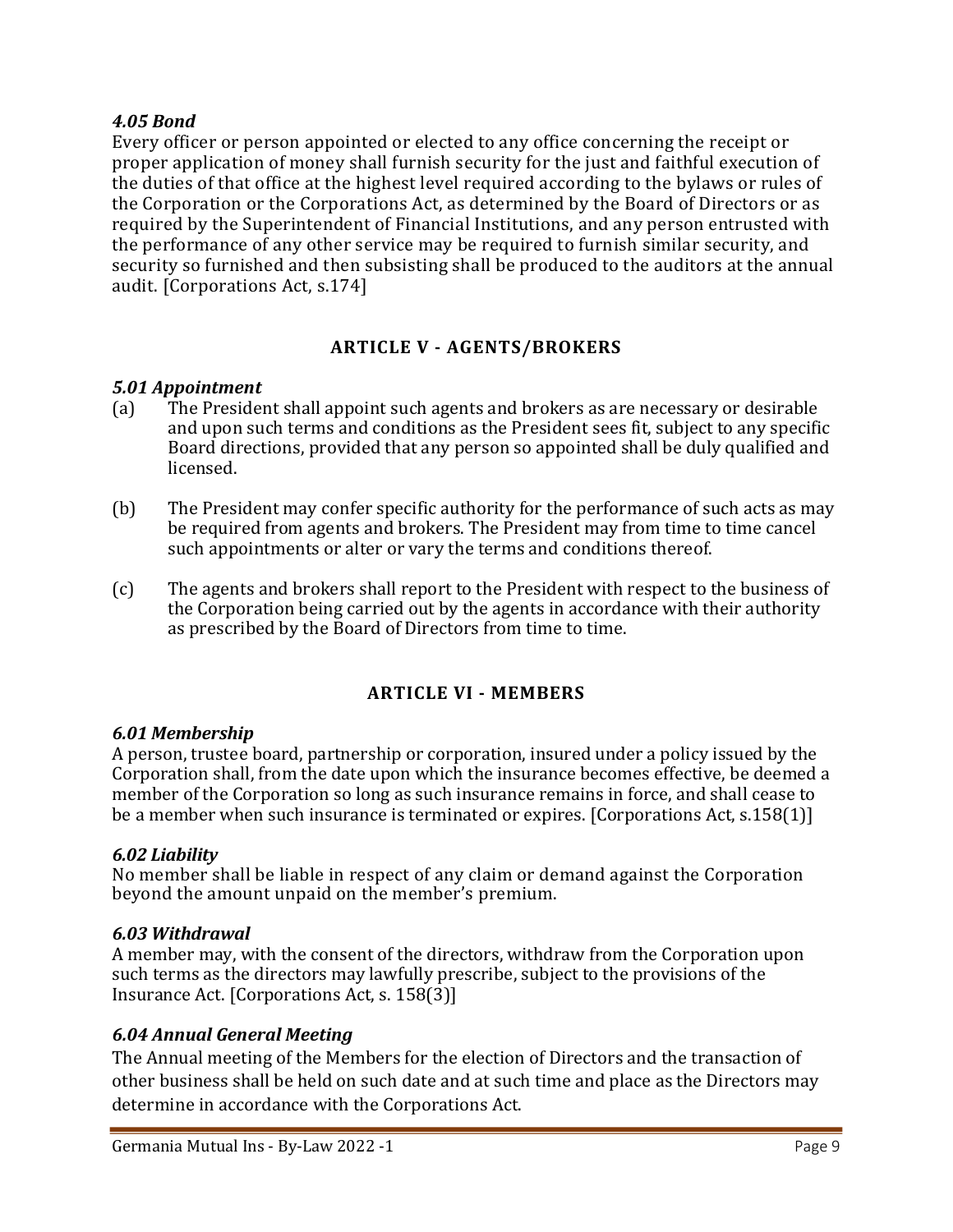## 6.05 Financial Statement

Before the election of directors, the annual audited financial statement for the year ending on the previous 31st of December shall be presented and read to the meeting. [Corporations Act, s. 159(2)]

## 6.06 Notice of Annual/Special General Meeting

Notice of every annual or special general meeting of the Corporation shall be given to the Members of the Corporation in the manner prescribed by the Corporations Act.

## 6.07 General Meeting

The Board of Directors may call a general or special meeting of the Corporation at any time.

[Corporations Act, s. 161 (2)]

## 6.08 Financial Statements

The Directors shall, prior to each annual general meeting, cause the annual statement for the year ending on the previous 31st of December to be delivered, served upon or made available to each member in the manner prescribed from time to time by the Corporations Act, which statements shall be certified by the auditors and be in the form prescribed by the regulations made under the Insurance Act.

#### 6.09 Quorum

Fifteen (15) members present in person shall constitute a quorum for the transaction of business at any general meeting of the Corporation; provided that the quorum for a meeting called to vote on demutualization, winding up or any other form of dissolution (excluding amalgamation) shall

be not less than fifty percent (50%) of the members present in person. [Corporations Act, s; 129(1)]

## 6.10 Voting

- (a) At any general meeting, unless a poll is demanded, a declaration by the presiding officer that a resolution has been carried, and an entry to that effect in the minutes, shall be prima facie evidence of the fact without proof of the number or proportion of the votes recorded in favour of or against such resolution. If a poll is demanded it shall be taken in such manner as the presiding officer directs consistent with these By-laws.
- (b) In the case of an equality of votes, the resolution fails.
- (c) A member who is not in arrears for any assessment or cash payment due to the Corporation is entitled at all meetings of the Corporation to one vote if the amount of premium paid annually is in excess of twenty-five dollars (\$25.00) and no member is entitled to more than one vote. [Corporations Act, s.162(1)]
- (d) In ascertaining who may vote on resolutions, the rules in paragraphs 3.09 (d) and (e) shall apply.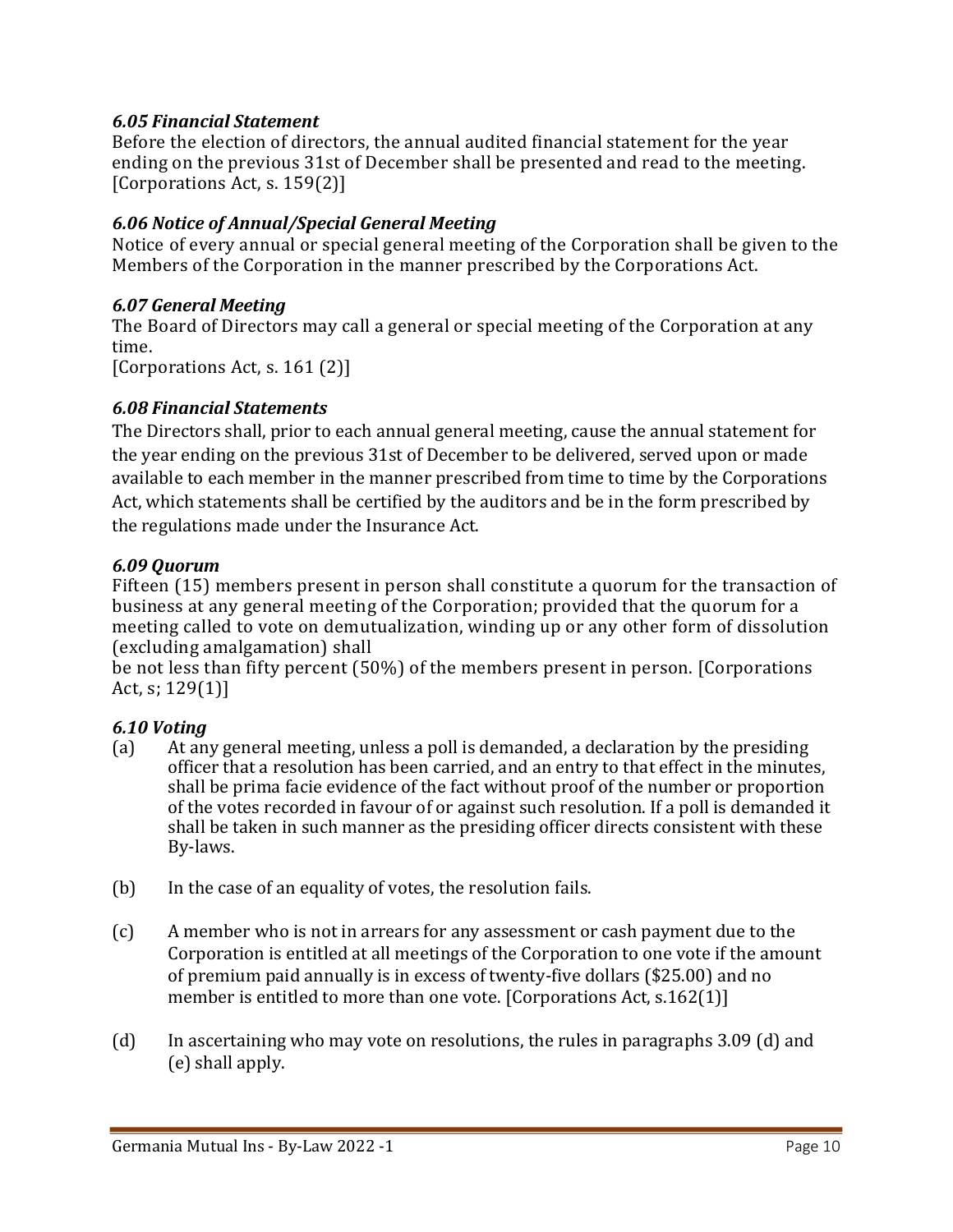(e) No applicant for insurance is eligible to vote or otherwise take part in the Corporation's proceedings until the application has been accepted by the directors. [Corporations Act, s. 163]

# ARTICLE VII - INVESTMENTS

#### 7.01 Investment Policy

The Corporation shall invest its funds only in securities or investments authorized under the Insurance Act. The directors shall formulate policies, standards and procedures for the investment of the funds of the Corporation, which policies, standards and procedures shall be reviewed no less than annually and revised as necessary. Full particulars shall be reported to the Board of Directors in accordance with any Investment Policy Manual adopted by the Board of Directors.

## ARTICLE VIII - INSURANCE

#### 8.01 Limits of Liability

Subject to the provisions of the Insurance Act, as amended, the charter and the license powers of the Corporation, the Board of Directors shall fix the limits of liability which the Corporation may assume under any insurance contract, and may vary and alter the same from time to time, and may determine what risks or classes of risk shall be undertaken or refused by the Corporation. [Corporations Act, s. 148(1), s.149(13)1

### 8.02 Contracts of Insurance

Subject to the foregoing, the Board of Directors shall determine the forms, terms, conditions,

rates, and premiums for all contracts of insurance undertaken by the Corporation.

## 8.03 Re-insurance

The Board of Directors shall reinsure such risks as are required to be reinsured and may reinsure

other risks subject to the approval of the Superintendent of Financial Services.

## 8.04 Underwriting Duties of President

Subject to the provisions of this Article VIII, the President, acting under the instructions of the Board of Directors, shall arrange for the acceptance or refusal of all proposals or applications for insurance and the issuing of policies; provided that where any risk is unsatisfactory in respect to either hazard or rate, the President shall have authority to cancel the policy, but shall not cancel the policy of any director without instructions from the Board of Directors. The President shall arrange for the reporting of all cancellations to be promptly available for the directors. The consent of the Corporation to transfers or assignments of policies, other insurance and comparable matters may be given by the signature of the President.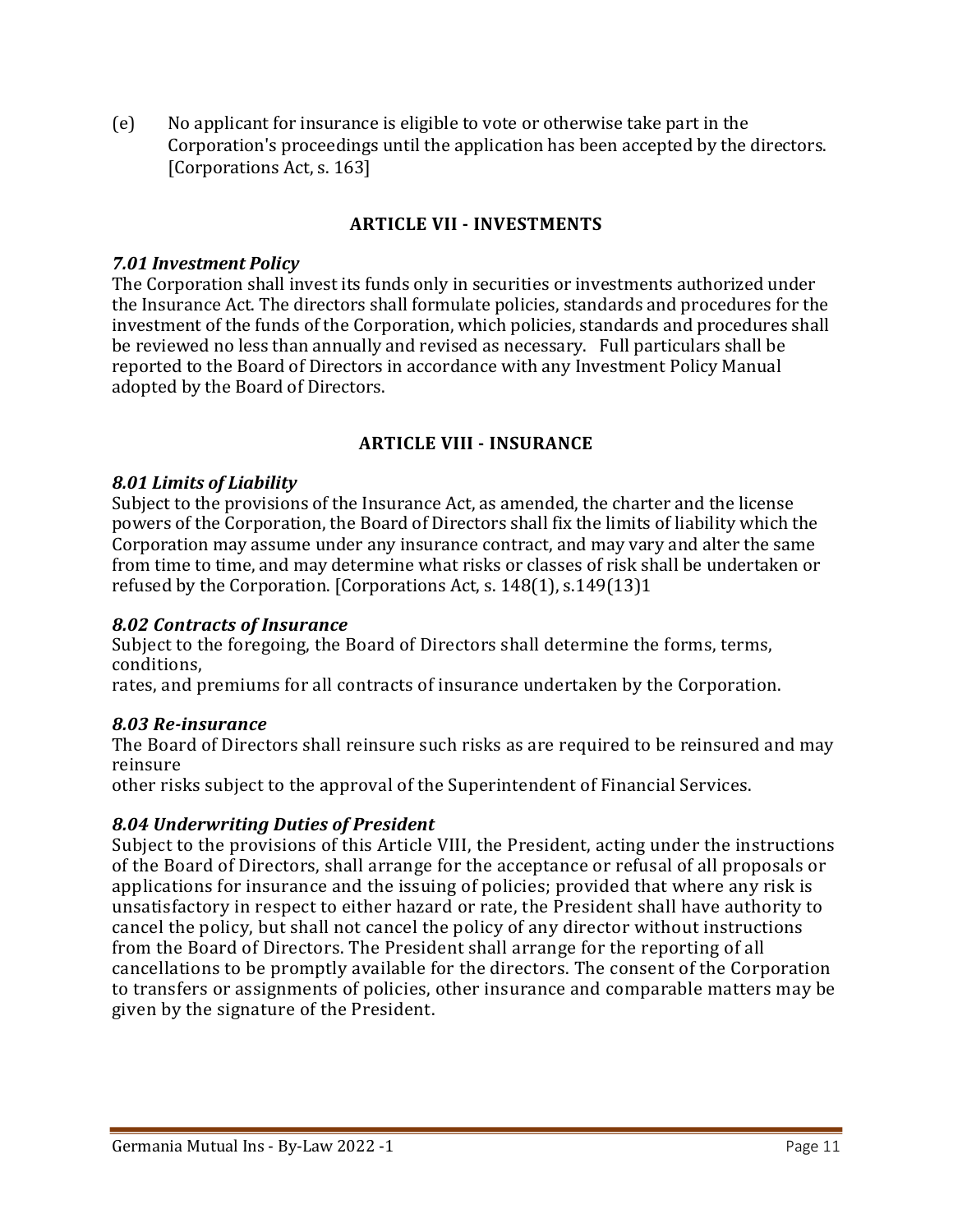## ARTICLE IX - CLAIMS

## 9.01 Adjustment of Claims

Subject to the foregoing Articles, all claims shall be adjusted and settled in accordance with the policies of the Corporation, as set down from time to time by the Board of Directors, and the terms and conditions of the prevailing policy of insurance and governing legislation.

#### 9.02 Settlement of Claims

The President acting under the instructions of the Board of Directors shall have full power and authority to discharge all claims arising from any policies of insurance granted by the Corporation, upon such evidence of the claims and the rights of the claimants as to the Board of Directors may appear sufficient, and may pay, allow, contest, compromise or reject any such claims in accordance with the policies of and in the discretion of the Board of Directors, as appears just and reasonable.

#### 9.03 Proofs of Loss

Proofs of loss shall be duly completed and submitted as required by the Board of Directors from time to time.

## ARTICLE X - REFUNDS OF SURPLUS

#### 10.01 Procedure

Subject to the applicable statutory provisions, the Board of Directors may declare a refund from

surplus at the end of a calendar year upon such terms and conditions as the directors see fit.

## ARTICLE X1 - AUDITORS

#### 11.01 Appointment

The members shall at each annual meeting appoint an audit firm with Chartered Accounting qualifications (the "auditors") to hold office until the next annual meeting and, if an appointment is not made, the auditors in office shall continue in office until a successor is appointed. [Corporations Act, s. 94]

#### 11.02 Remuneration

The remuneration of auditors appointed by the members shall be fixed by the members, or by the

Board of Directors if they are authorized so to do by the members.

## 11.03 Duties

It shall be the duty of the auditors to examine all books, vouchers, and accounts of the Corporation, and all documents having reference to the business thereof, at least once in each year.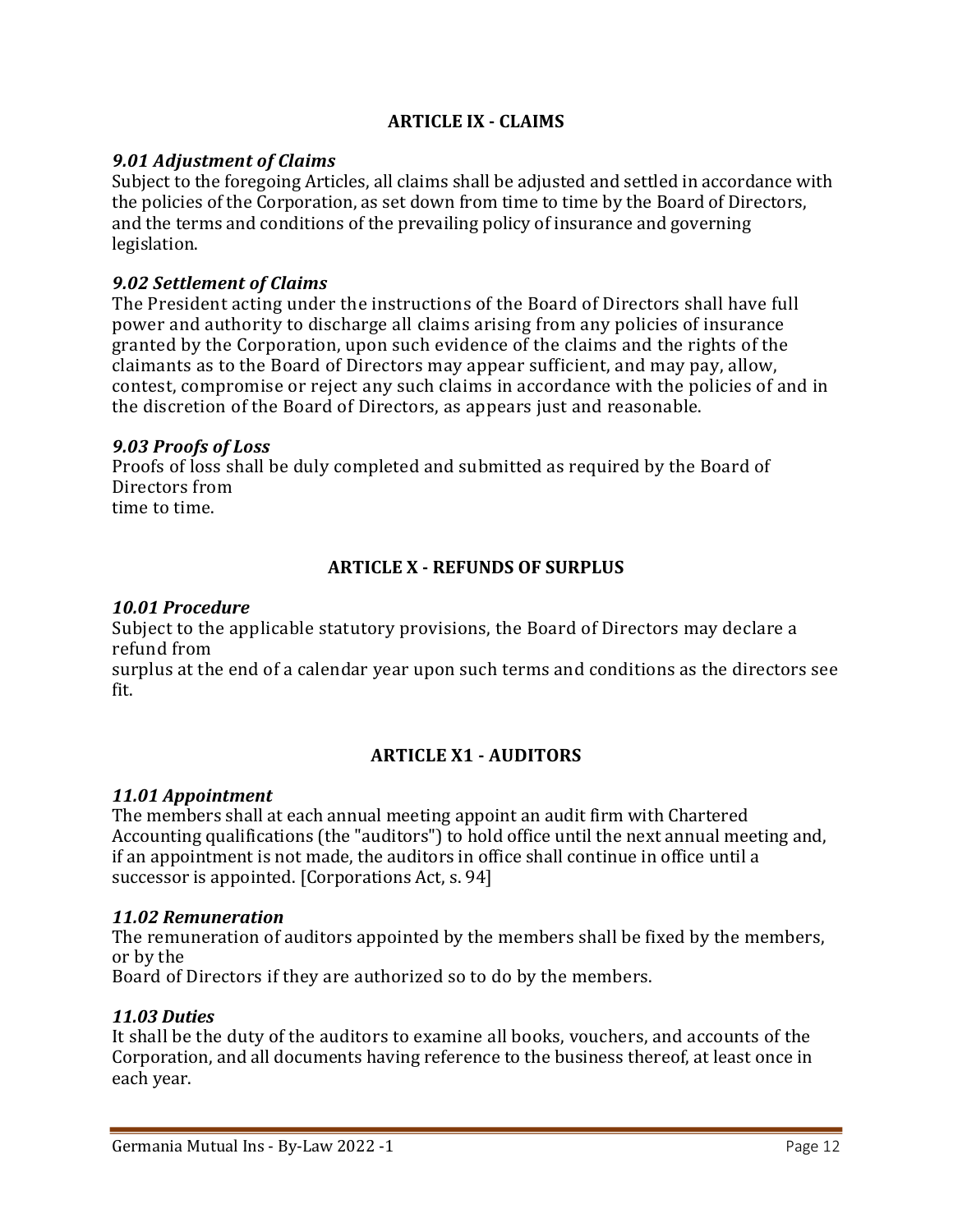## 11.04 Report

The auditors shall make a report to the members of the accounts and examinations made. The balance sheet and other financial statements shall be in the form prescribed by the Chief Executive Officer of the Financial Services Regulatory Authority of Ontario. [Insurance Act, s.80, Corporations Act, s.  $97(1)(a)$ , $(c)$ , $(d)$  and  $(e)$ ]

## 11.05 Certificate

The auditors shall sign a certificate at the foot of the financial statements stating whether the auditors have verified the assets and liabilities of the Corporation as at the date thereof, whether the statements are in accordance with the books and information given to the auditors and whether, in the opinion of the auditors, the financial statements set out truly and correctly the financial position of the Corporation as at the date thereof and comply with these by-laws.

# ARTICLE X11 - AMENDMENTS TO BY-LAWS

## 12.01 Procedure

This By-law and any other by-laws of the Corporation, other than those which are restatements of statutory provisions, may from time to time be repealed, amended, varied or otherwise dealt with in accordance with the provisions of the Corporations Act.

## 12.02 Amendment to Legislation

Any relevant amendment to the said Insurance Act and the said Corporations Act, enacted after

the date on which any such By-laws are approved by the members of the Corporation, shall be amendments to any such By-laws on and after the day on which such amendments receive Royal assent, without any formal requirement to amend any such By-laws, and the Secretary is hereby authorized and directed to annotate any such By-laws with such amendments by date and amending statutory reference, including a reference to this section of this By-law.

# 12.03 Prior By-laws of Amalgamating Corporations

On the issuance of Letters Patent of Amalgamation for GERMANIA MUTUAL INSURANCE COMPANY, this By-law shall come into effect and shall repeal and replace the general by-laws of each of the Amalgamating Corporations from and after such date, but shall not repeal any other by-laws of the Amalgamating Corporations relating to remuneration of directors and officers or other routine matters of necessity and where any conflict exists between any such bylaws, this By-Law 2010- 1 and the bylaws of GERMANIA FARMERS' MUTUAL FIRE INSURANCE COMPANY shall prevail.

# ARTICLE X111 - INTERPRETATION

13.01 In this By-law and in all other By-laws of the Corporation hereafter passed, words imparting the singular number or the masculine gender, shall, unless the context otherwise requires, include the plural number of the feminine gender, as the case may be, and persons shall include partnerships and corporations.